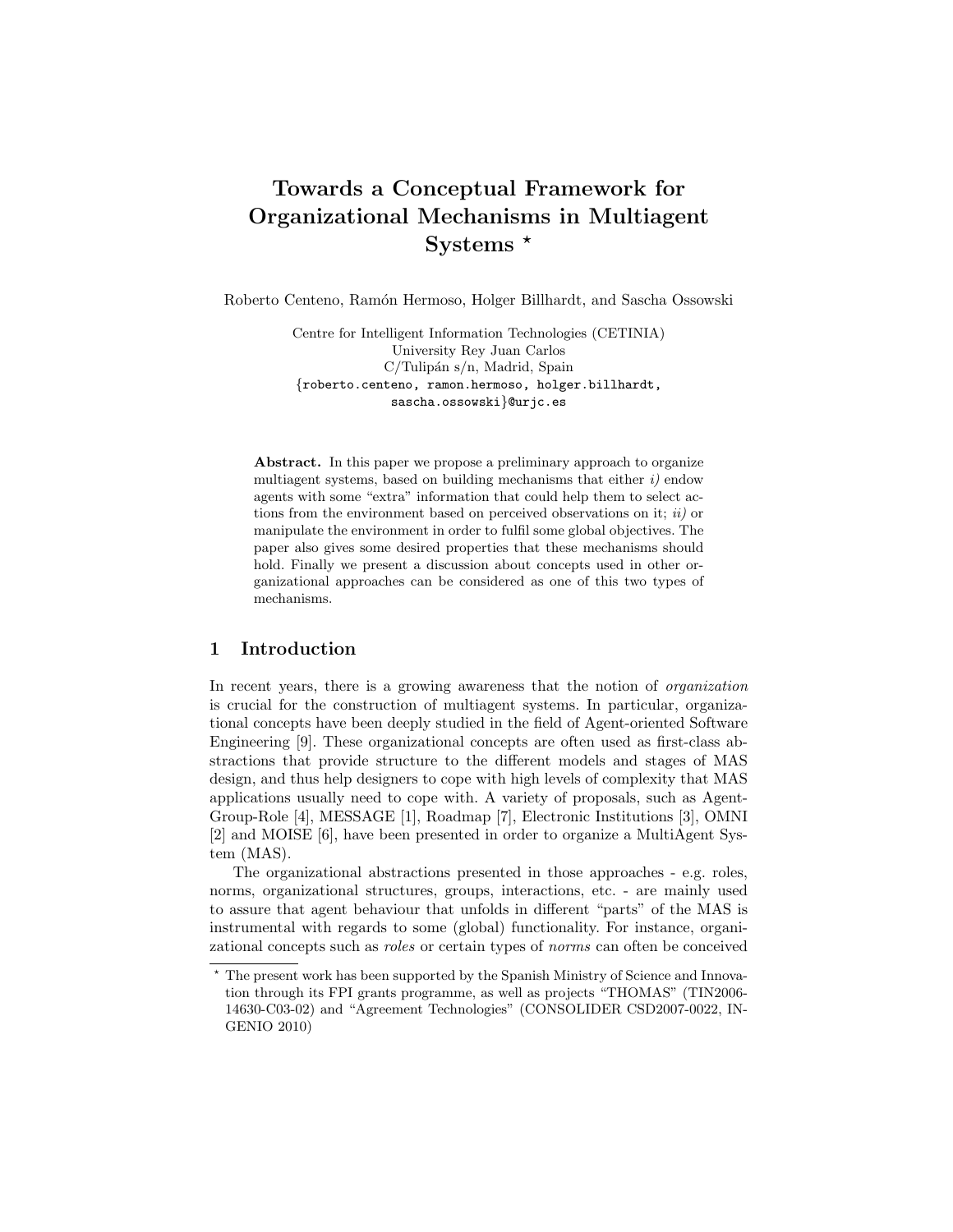as (hard) constraints on the capabilities and permissions of agents to perform certain actions. Organizational concepts are usually used within a MAS to make sure that certain undesired behaviours of participants are impossible.

However, organizational concepts can also be helpful to agents in their local decision making processes, since they provide some additional information that may endow an agent with more accurate expectations about future actions of its acquaintances and their consequences. Therefore, they can also be conceived as mechanisms that the systems and its participants use to better achieve their own (local) objectives.

In this position paper we argue that *organizational mechanisms* can be classified in two basic types:  $i$ ) those that provide additional *information* about the environment (its state, possible actions, their expected outcomes, etc) and  $ii$ ) those that manipulate the environment proper. We argue that a key characteristic for a multiagent system to be "organization-based" is to make use of a least one such mechanism.

The paper is organized as follows: section 2 presents the previous work in which this work is based on. Thereafter, section 3 presents different types of organizational mechanisms. Section 4 discusses how existing approaches from the field of organizational design methodologies can be conceived within the proposed conceptual framework. Finally, section 5 summarises our conclusions and points to future lines of work.

# 2 Background

Following the definition presented by Wooldridge in [8], a MAS provides a common environment where agents can act. The performance of those actions takes the system to different states. The set of actions an agent can perform in a state is the intersection between the set of actions which it has the ability of carrying out - its "physical" limitations - and the set of valid actions determined by the environment in that state - environment limitations<sup>1</sup>. The environment of an agent determines the consequences of its actions. Our approach to define the two types of possible mechanisms adopts the view based on that the environment of an agent is all around it; i.e. any other entity including other agents.

At each step, agents receive some observation from the environment, change their internal state and take an action, which is finally executed. The internal state of an agent possibly encodes its history of actions and observations received,

<sup>&</sup>lt;sup>1</sup> There are two ways of modelling the environment limitations:  $i$ ) in a certain instant of the system, the set of possible actions for an agent is limited only to actions which agents are able to perform; or  $ii)$  in a certain instant of a system, an agent can perform all actions which it has the ability of performing, but only some of them produce some result. Imagine a robot that is in front of a wall and tries to move forward. This situation can be modelled either as if the robot were able to move forward but the consequences are not those that should be expected (option ii) or as if the robot could not move forward because in this state this action is not possible (option  $i$ ). In this work has been adopted the option  $i$ .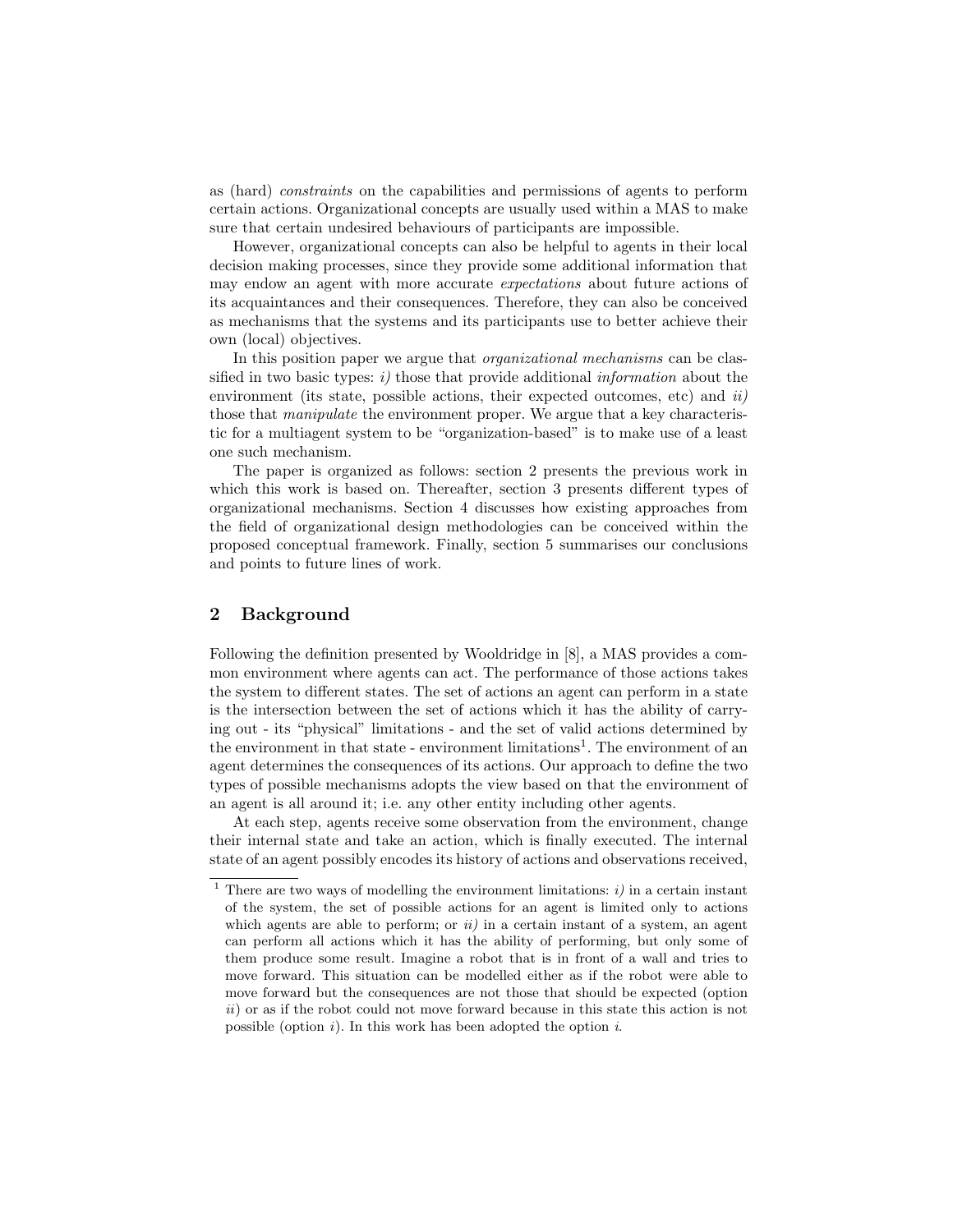as well as its beliefs about the state of the environment and its own preferences. This internal state evolves by observing its environment. The agent's decision function reflects its behaviour or policy and determines which action it will take in the next step.

A particular type of agents are rational agents. Rational agents set out from an individual preferences over possible states of the world. This preference relation is usually represented by means of a utility function. Rational agents select their actions in order to maximize expected utility given by this function, based on their perception of the current world state (and its provenance).

## 3 Mechanisms for organizing MAS

As we have explained in section 1, an organization is a multiagent system that uses some organizational mechanisms. These mechanisms can be used either to give information about possible actions in the environment or to manipulate the environment to regulate the system. The next subsections give some guidelines to describe those types of mechanisms.

A MAS determines the actions that an agent can perform in a certain state. That is, the environment of an agent (all around it) can limit the set of all actions to a set of possible actions in a state of the system. These limitations can be seen as "physical" limitations, because of the characteristics of its environment can stop the performance of some actions in a state. For instance, in the traffic domain, the roads and the junctions could form part of the environment of an agent; and it being the set of possible actions: to move forward, to move back, to move right and to move left. A car represented by an agent which is in a junction composed by the main road and a road in the right side; in that state, the set of actions is defined by the environment because the agent only could move forward, back or right. In this sense, the environment determines the actions in a state of the MAS. In the same way, it can be said that the system defines the consequences of the actions in a state. In fact, its actions could depend of the rest of the agents, the characteristics of the resources embedded in the MAS, etc. In the presence of the performance of the same action in the same state, the MAS could transit to different states. In this sense, the consequences of the actions of an agent are determined by its environment. The environment of an agent is all around it in a state of a MAS, that is, the rest of the agents also form part of its environment.

Organizational mechanisms have the objective of organizing a multiagent system, in the sense of coordinating the actions of agents in order to avoid conflicts or helping them to get their goals or a global goal defined to the whole system. In order to get this, these mechanisms will be able, on the one hand, to provide some additional information to the agents in a state, in order to help them to select their next action, and on the other hand, to influence or change the consequences of the actions in order to obtain changes in the dynamics of the community.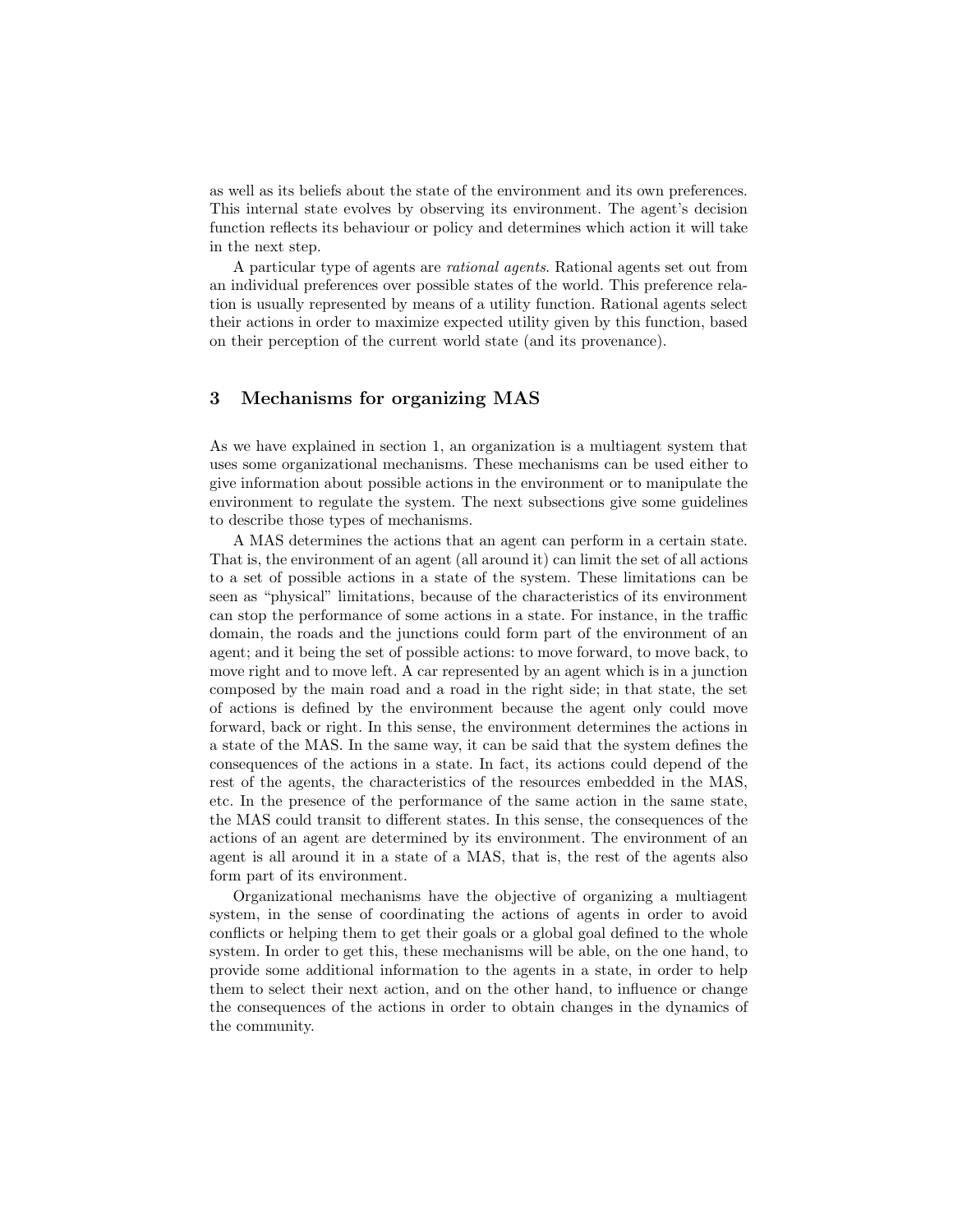

Fig. 1. Organizational approach for MAS

In figure 1 we describe the disposition of organizational mechanisms within the MAS. Both IM (information mechanism) and  $MM$ (manipulating mechanism) represent organizational mechanisms that try to organize the MAS.

#### 3.1 Providing information to organize MAS

A rational agent embedded in a MAS has the faculty of perceiving an observation about a state of a MAS at any moment. From this observation it creates its new mental state and select their new action based on this state. A problem that comes up is that the perceived observation could be incomplete or even wrong. The aim of this kind of mechanisms is to provide information about actions in given a state of the environment from a partial description about the internal mental state of an agent. This description should contain the view that the agent has about the current system state and also preferences about preferred states.

This information can help agents to select what action perform in a certain state, since the more information an agent collects the better the agent will reason about selection of next action. Hence, without informative organizational mechanisms agents would only act taking into account their past experience.

In order to design organizational mechanisms that gives information about actions the following considerations should be hold:

- The mechanisms should be *useful* for the agents; that is, using the information provided by the mechanisms, the agents should increase their obtained utility than not using it.
- If the MAS is considered as an entity able to define a global utility function regarding its own purpose, and there exists an alignment between agents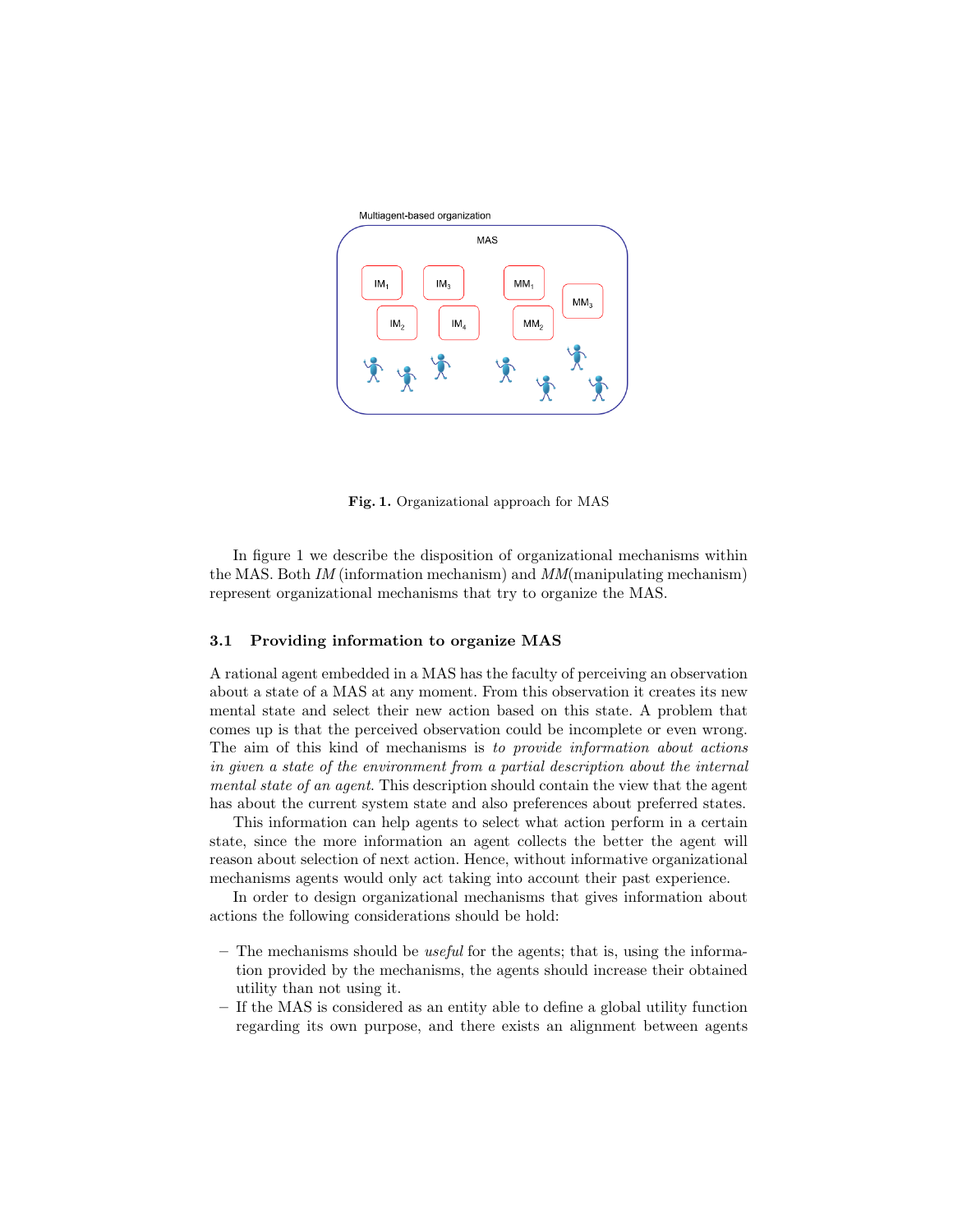and organizational preferences, then the use of the mechanism should be also useful for the overall MAS performances; that is the use of the mechanism by the agents also increases the global utility obtained for the system.

The mechanism should be *adaptive*, so if some changes in the organization occur the mechanism should still be useful for the agents (and probably for the organization).

Consequently, we believe that the objective should be to design informative organizational mechanisms which are useful and adaptive for an organized MAS. It is only possible if the global utility function used to measure the activity of the organized MAS shares some preferences with some of rational agents members of that organized MAS. If the global utility function of the organized MAS captures preferences which are not important to the rational agents and the informative organizational mechanisms designed for influencing in the dynamics of the agents are based on these preferences, rational agents will not use these mechanisms, i.e. mechanism will not be useful for agents.

An informative organizational mechanism can be **not useful** for an agent or for an organization (MAS) due to three possible reasons:  $i$ ) because the information provided by the mechanism is not truthful;  $ii)$  because the preferences implemented in the global utility function are not shared by the members of the system; or *iii*) because the cost of discovering the mechanism is high. It should be important to consider these reasons when designing adaptive and useful informative organizational mechanisms.

#### 3.2 Manipulating the environment to organize MAS

As we have introduced before, another way to organize a MAS can be manipulating the environment of the agents. The idea behind that is the environment defines the consequences of the actions and determines which actions agents are possible to perform in one instant of the system. Thus, the modifications in the environment may produce modifications in rational agents in order to adapt their behaviors to keep on maximizing their utility function.

The changes in the environment can be classified in two types:  $i)$  modifications that produce changes in the consequences of the actions; and  $ii$ ) modifications that limit the possible actions that environment define in this instant.

In the first type of manipulation the change in the behaviors of the agents is achieved because a modification in the consequences of an action can produce a variation in the utility of a rational agent. Implicitly, these variations introduce rewards or penalties to those agents and it may produce variations in the expected utility of rational agents and, they. An example of this way to organize a MAS in a simulation of a traffic scenario could be when a road is changed to a toll road. In that case if cars are implemented by rational agents and their utility function implements the preference of saving money, this modification in the environment will produce in this example a penalty for the action to take that road. If a modification in the consequences of an action produces a penalty or a reward to some agent depends of the preferences of agents. In the same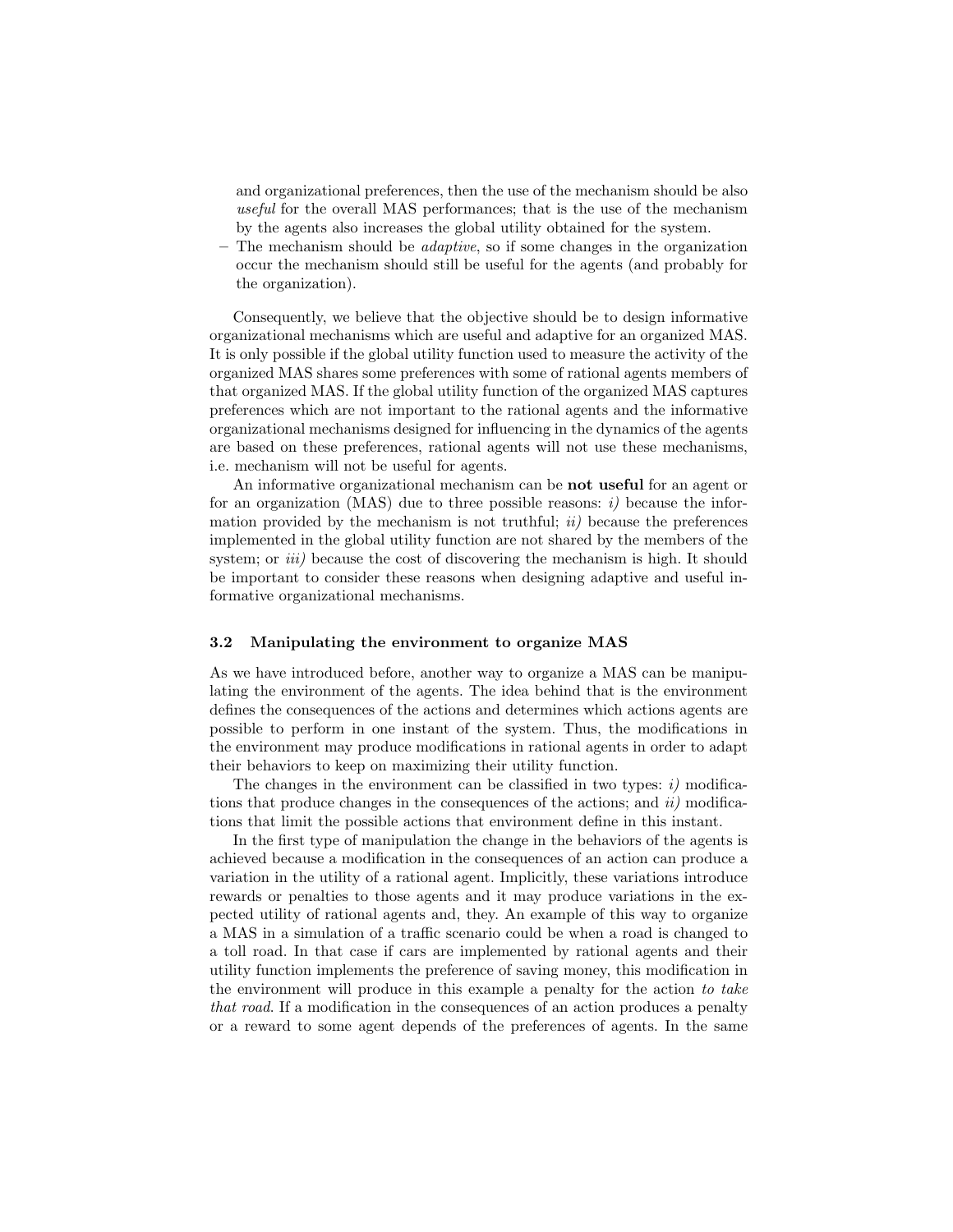traffic example, if there exists some rational agent which prefers to save time and to save money is not a preference for it, the modification of that road will be a reward because the road will be less probably traffic jam.

The second type of manipulation in the environment is to change the actions space of an agent in the MAS. As we mentioned before, the environment defines the set of possible actions that an agent can perform in an instant of the system. Taking into account this, a way to organize a MAS is to limit or to extend the actions that an agent can perform. It is similar to define "the rules of the game", or to introduce or extend the "physical" limitations of an environment. Following the traffic example a change in the environment which produces an extension in the space of the actions of agents (cars) would be to create a new road, because it implies that the space of the actions of the cars is extended with the action "to take the new road". In the similar way the modification in the environment that closes a road produces a limitation in the possible actions of an agent can perform in an instant of the system.

These types of mechanisms to organize a multiagent system are always used related with some "superior" entity, for instance a designer or some agent or group of agent in charge of the manager of the system, etc. which define which are the preferences of the whole system, represented in the utility function of the system. Therefore, the manipulation of the environment will be done according to these preferences. That is, the objective of this type of mechanisms is design "the game of the rules" respect to some preferences relation defined by a "superior" entity.

A mechanism that manipulates the environment in order to organize a MAS should have these characteristics:

- either introduces rewards/penalties or limits/extends the actions that an agent can perform in an instant of the system making rational agents change their behaviors in order to maximize their preferences;
- manipulating the environment always according to a global utility function that represents the relation preferences of the whole system defined by some entity;
- a manipulation in the environment will be better than another when the utility measured by the global function defined to the whole system is greater in the first case than in the second.

The two different ways to organize a MAS are related, since when a mechanism that provides information to the agents is introduced in a system it implies that the action which allows agents to look up the information is added to the possible actions that agents can perform in the system. Similarly, when a mechanism that provides information is deleted from the system, the action "to obtain information" is deleted of the space of the actions of the agents. Moreover, when a mechanism that manipulates the environment is introduced a mechanism that provides information to the agents also can be introduced in order to inform agents about the modifications introduced. In the example of the traffic to situate a radar in a road is a mechanism that manipulates the environment introducing penalties/rewards and the announcement of this radar would be the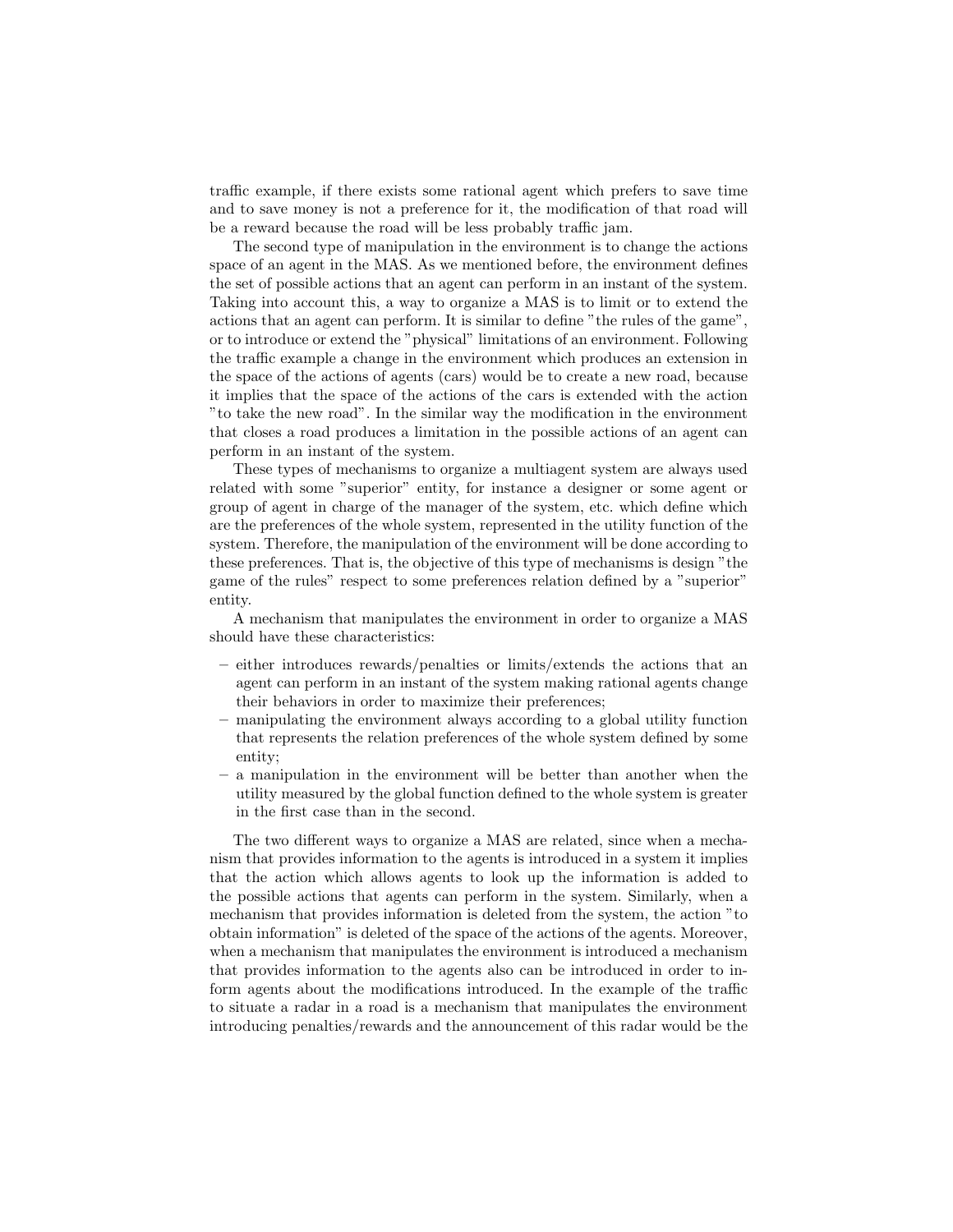mechanism that provide information to the agents in order to avoid that cars (agents) exceed the speed limitations.

## 4 Discussion

Approaches such as Agent-Group-Role [4], MESSAGE [1], Roadmap [7], Electronic Institutions [3], OMNI [2], MOISE [6] have proposed the use of social concepts: roles, norms, interactions, etc. in order to organize a multiagent system. These concepts are implemented like a social layer which permits to organize the system. In the work presented, we propose that all of these social concepts can be classified like either mechanisms that provide information to the agents or mechanisms that manipulate the environment introducing penalties/rewards or/and limiting/extending the space of actions that an agent can perform.

The concept of role appears in these kind of methodologies as a main piece. A role can be defined like a mechanism which permits to categorize the agents either taking into account their permissions about what actions they can perform - the view most utilized - or taking into account their capabilities to perform actions [5]. In the first view, the roles are mechanisms which restrict the set of possible actions that an agent could have. When an agent plays a role in these methodologies it only can perform a set of actions. Otherwise, in order to perform some actions, agents need to fulfill some role. In this sense, roles can be classified as a mechanisms that manipulate the environment of the system introducing limitations in the space of actions that agents can perform. Since roles limit the actions which agents can perform in certain situation, because of some actions are only possible to perform playing some role. In the second view, roles categorize agents based on their capabilities performing some actions. So that, agents can decide with who do the action, but this approach of roles informs agents what type of agents is most specialize for one type of action. In this sense, roles are mechanisms that provide information to the agents about what action is better to perform (with action we refer to do something with someone), but agents can decide whether they take into account this information in order to select their actions.

When other methodologies define an organizational structure, i.e. a set of relationships between roles, limitations about the actions which can be performed by agents are defined. When an organizational structure defines that certain role only can act with another type of role, it is similar to limit the actions that an agent can perform when it has assigned this type of role. Therefore, organizational structures are mechanisms that manipulate the environment of the system limiting the space of the actions of agents that are playing some role.

Another important social concept used to organize a system is the norm. Norms indicate to agents what actions are permit and/or prohibit to perform. Thus, the system is organized avoiding conflicts and limiting the actions space of agents. Norms without a system in charge to enforce them are only mechanisms that provide information about what are the consequences of the actions. Meanwhile, the mechanism in charge to enforce norms is a mechanism that ma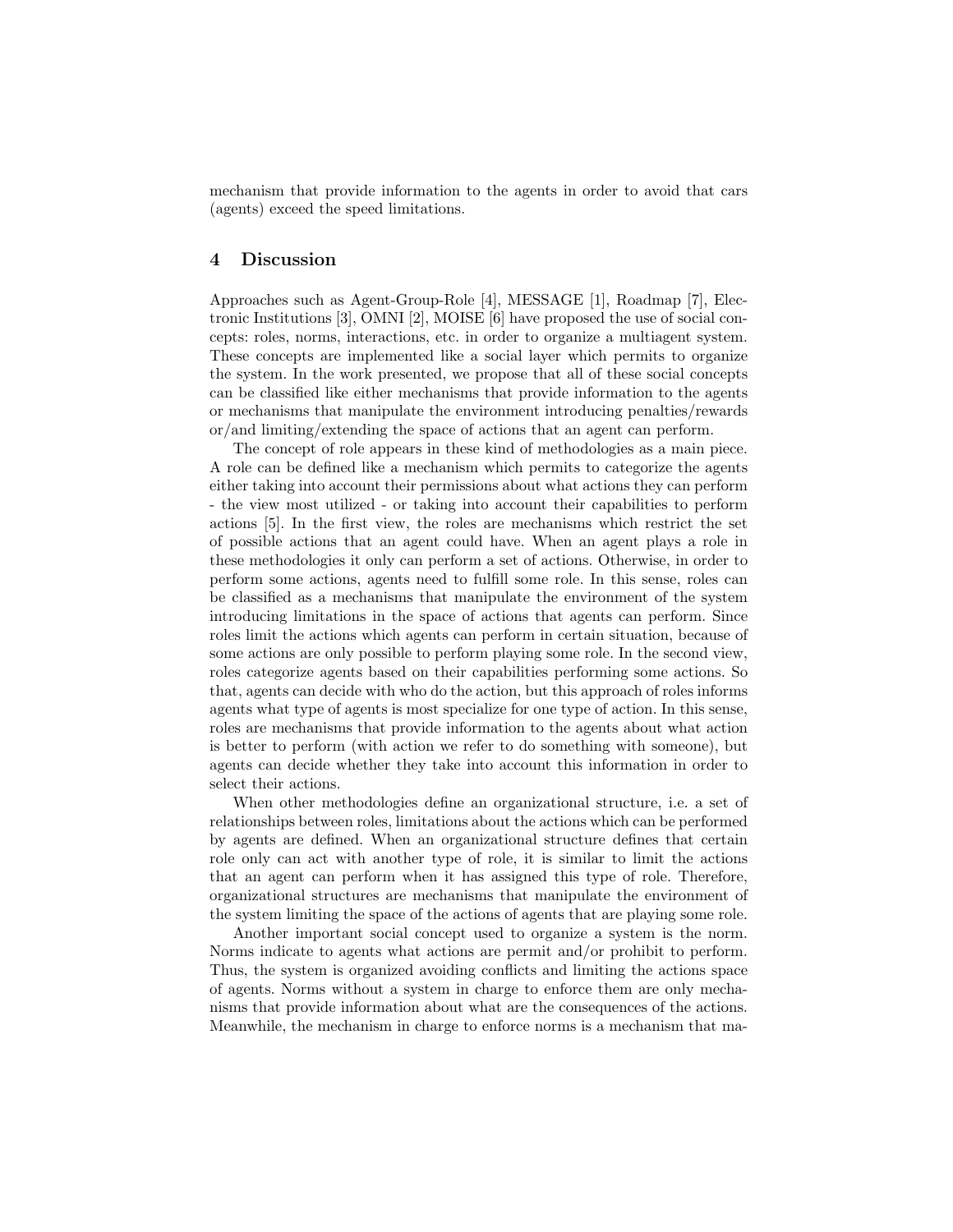nipulates the environment introducing penalties and/or rewards to the actions implies by the norms. Using the traffic domain to illustrate that, the set of norms which governs the traffic is a mechanism that provides information to the agents because it specifies fines which agents get if they violate them. However, traffic cops, radars, etc, which are mechanisms to enforce norms, introduce changes in the environment because they introduce penalties when they impose a fine to the drivers when they violate some traffic norms. In this sense, these mechanisms can be classified like mechanisms that manipulate the environment. Another example of mechanism to enforce norms is the governors approach in Electronic Institutions [3]. In this case, it manipulates the environment limiting the actions that agents can perform, since governors are mediators between agents and the institution and they only allow agents to perform the actions permitted by the norms.

In conclusion, the social concepts used in different approaches about how to organize a multiagent system can be classified like either mechanisms that provide information to the agents or mechanisms that manipulate the environment introducing penalties/rewards or limiting the actions that an agent can perform in certain state of the system. That is, a MAS can be organized by providing information to the agents or by manipulating the environment in order to introduce penalties/rewards or to limit/extend the actions that an agent can perform.

# 5 Conclusions

This paper has presented a classification of organizational mechanisms, not only as a coercive method to keep agents from (globally) undesired behavior, but also as a means of helping the agents to select better between possible actions. From the perspective put forward by this position paper, whilst mechanisms that provide information to agents about actions in the environment attempt to endow them with some extra notion about consequences of actions, those that manipulate the environment are used to organize or coordinate agents' actions in order to be instrumental with respect to some global functionality of the system.

We are currently working towards a formalization of the notions regarding organizations, and organizational mechanisms in particular, multiagent systems. Our model will further characterize the different types of mechanisms that organize a MAS, specifying the properties that they should fulfill.

#### References

- 1. Giovanni Caire, Wim Coulier, Francisco J. Garijo, Jorge Gomez, Juan Pavon, Francisco Leal, Paulo Chainho, Paul E. Kearney, Jamie Stark, Richard Evans, and Philippe Massonet. Agent oriented analysis using message/UML. In AOSE, pages 119–135, 2001.
- 2. Virginia Dignum, Javier Vázquez-Salceda, and Frank Dignum. Omni: Introducing social structure, norms and ontologies into agent organizations. In Rafael H. Bordini,